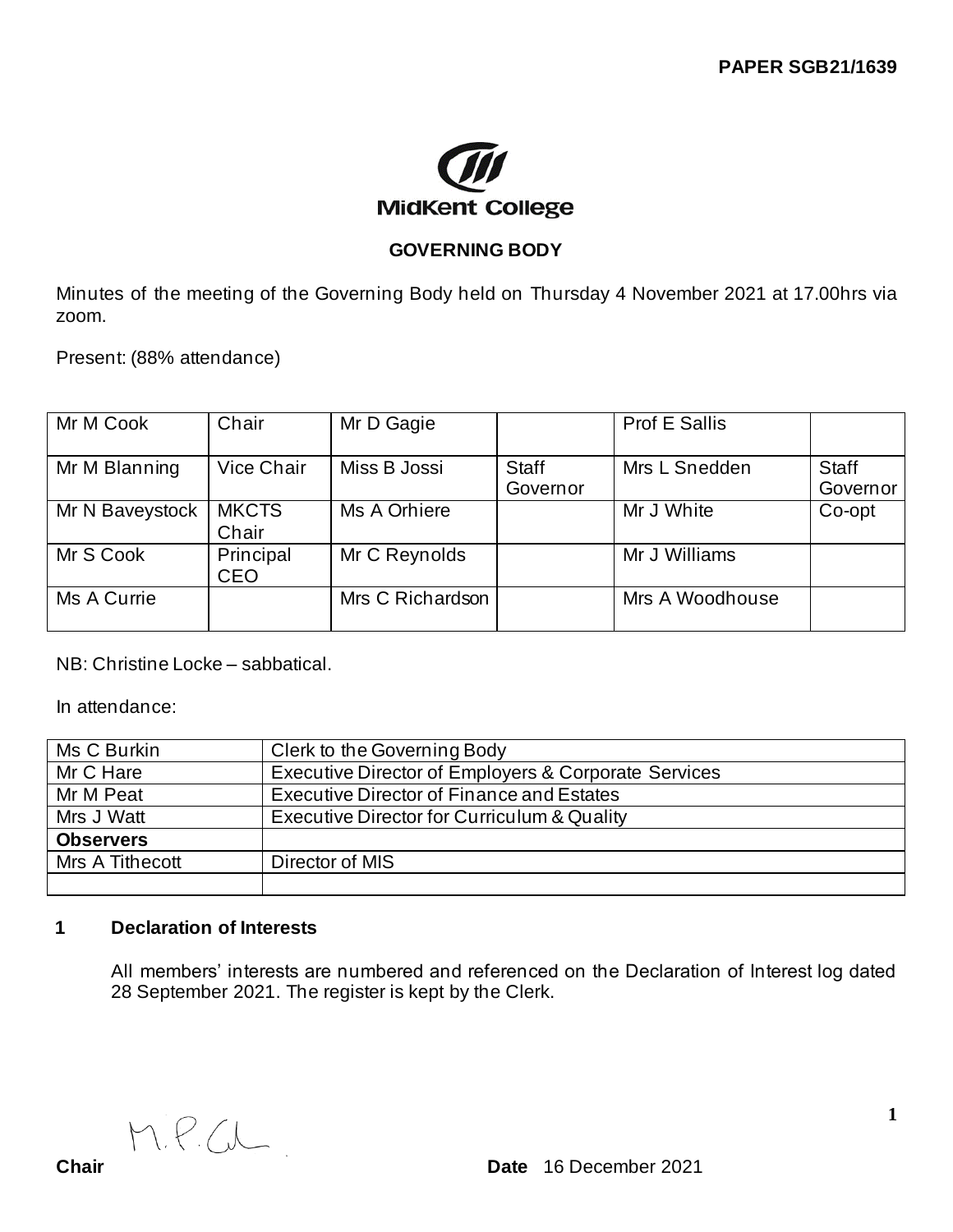### **2 Apologies for Absence**

Apologies for absence were received from Mr C Reeves and Mrs M Woolston

The Chair welcomed Observer Angie Tithecott to the meeting.

# **3 Minutes of the Meeting held on 14 July 2021 - Paper SGB21/1622**

The Minutes of the Meeting held on 14 July 2021 were accepted as a true record and electronically signed by the Chair.

# **4 Matters Arising Document – Paper SGB21/1623**

The outstanding matters were:

- 1. GIV Six visits since last reported member encourage to visit the College. **Ongoing**.
- 2. Risk Appetite New Internal Auditors to conduct a survey with Governors. **Ongoing**.
- 3. Governance Dashboard included in Principal's report item 7 **Ongoing**.
- 4. Lessons learnt from Commercial operation C Reeves to report at next meeting **Ongoing.**
- 5. Remunerating the College Chair Application has been sent to Charity Commission. Awaiting response. **Ongoing**.
- 6. Operational Plans Update in Principal's report item 7 Complete.
- 7. 14-16 Learners update Update in Principal's report item 7 Complete.
- 8. Policies approved. **Complete**.
- 9. GSAR item 8 approved **Complete**
- 10.Governance Development Plan S&G recommended that bespoke training was conducted in 45 minutes zoom sessions. Approved – **Complete**.

# **STRATEGY**

# **5 Enrolment & the competition from Schools – Paper SGB21/1624**

Simon Cook presented the paper and highlighted the key issues. The summary provided an outline of the main College enrolment of full time 16-18-year-olds and how growth had stalled. He explained that the situation has been accentuated over the last two enrolment periods during the Covid Pandemic and highlighted changes to enrolment numbers, especially at Level 3. The paper helped Governors understand the complexity of competition for places at post-16 and identified the challenge with rising costs against stable or declining enrolment. It also highlighted the decline in students coming from some feeder schools, how they are keeping students who would normally come to College plus how their facilities and offerings have improved.

Governors noted the issues and discussed ways to help the Executive team shape growth plans and understand the risks to them in the next two to three years. Members debated whether stalled growth is only a Covid related issue or whether the decline is likely to be ongoing. They recognised the need to consider investment to make the College the first choice for students by emphasising, amongst other things, the positive differences between College

M.P.C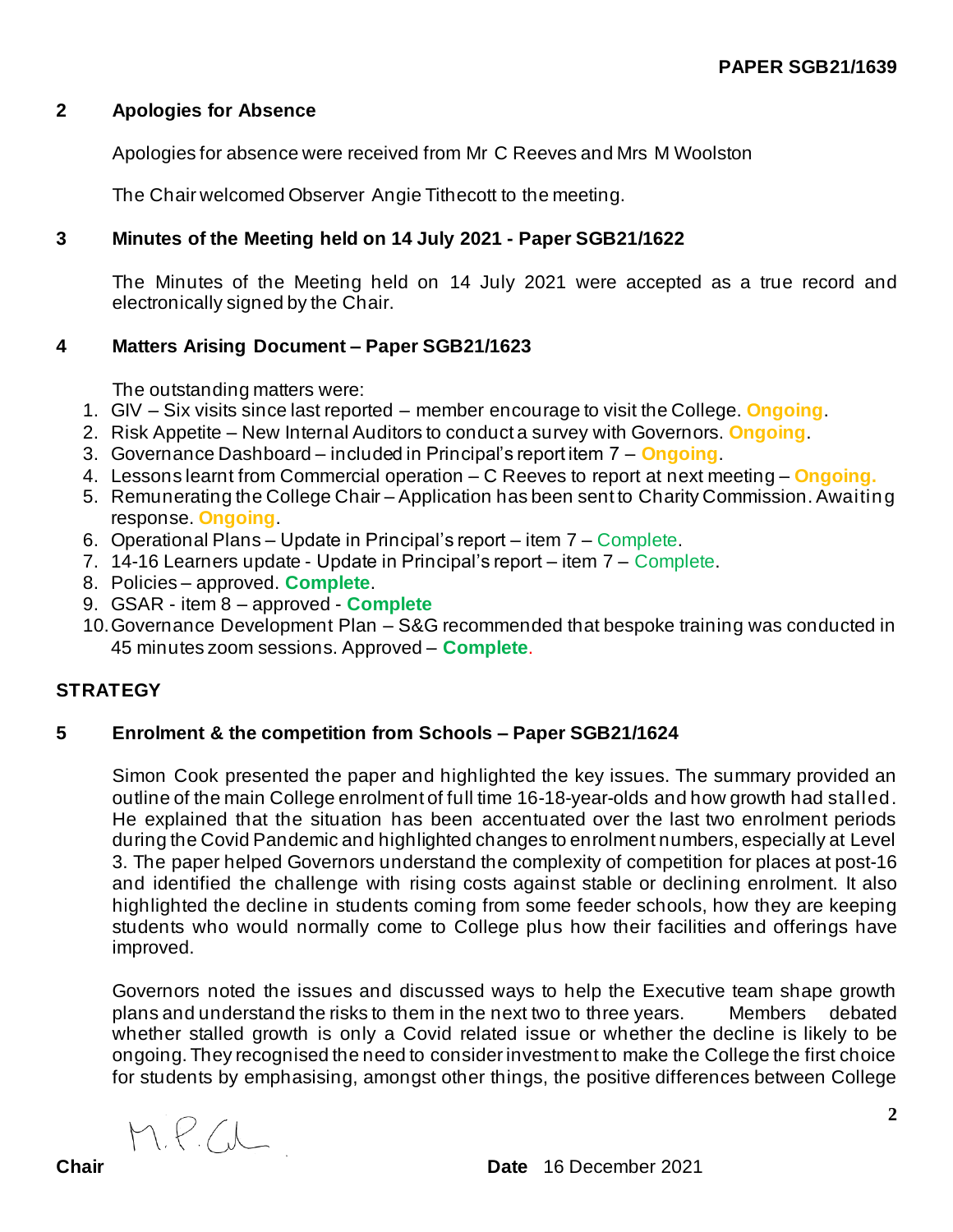## **PAPER SGB21/1639**

and school. They requested further information regarding the school landscape to be able to debate further. They were informed that information about school provision will be available when a KCC post-16 review is completed.

Members were informed and gained assurance from the transition process at MidKent College to help those who need extra support. This process tries to make the College more familiar to the Student so they are less likely to just stay at school because it is a more comfortable option. Members also discussed the College's curriculum offer and the courses that currently make the College the first choice and the opportunities presented by T Levels.

Members felt the College could make better use in marketing materials of student successes post College and use employers and students more as advocates for the College. Members also felt the need to maximise all opportunities to influence prospective students and their parents and sell the College, its facilities and core values.

Members noted this was a key risk and being addressed with an operational plan which they will have an opportunity to explore and debate further at the Strategic Away Day.

Governors thanked S Cook for the paper and looked forward to further information and debate.

### **6 Investment Principles - Paper SGB21/1625**

Simon Cook introduced the paper which encouraged discussion regarding the shape of the College's Investment Plans and Strategy over the next five years.

Members noted that the Group has built significant cash balances over the last 10 years, whilst maintaining Grade A estates and facilities.

Governors were reminded that the Board's risk appetite has not changed for several years and the current treasury policy states the group's approach to the investment of operating cash is to minimise the risk and protect capital rather than to maximise returns. They noted the risk appetite is about to be re-assessed through the GR&A Committee, although there was some appetite for getting a better return on cash deposits than currently being achieved, they felt that further clarity was required about the extent to which there were any restrictions as to what the College could do with its cash holdings, the amount of reserves that had to be maintained and the depreciation policy.

Members debated the possible investment options and agreed the fundamental investment priority was to have a positive impact on current and prospective students' journeys through College. Members were mindful of some ongoing staffing concerns and felt it would not be sensible to invest in equipment solely if the courses it is meant to support, are not sufficiently staffed. Governors agreed in principle to hold back cash in amounts previously agreed to support the expansion of, and diversification of MKCTS. They proposed that the ideal would be investments that both supported both MKCTS diversification and the Colleges overall Operational plans.

Members asked S Cook to consider the debate and progress this to the next phase following

M.P.W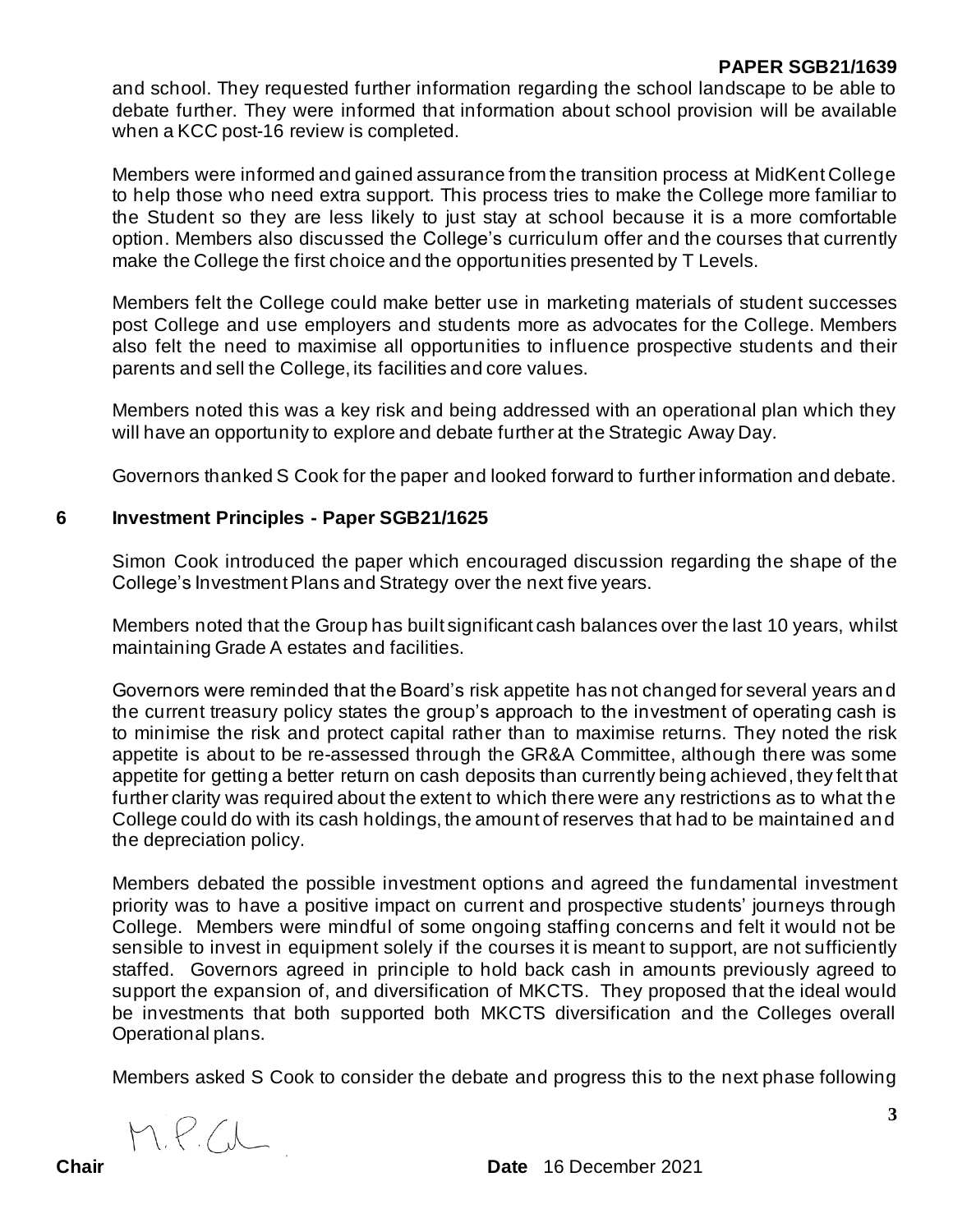## **PAPER SGB21/1639**

further scrutiny by the F&GP Committee, after which recommendations can be brought to the next Governing Body meeting about the investment strategy itself.

#### **Action: S Cook/F&GP**

Members thanked S Cook for the paper which provoked good debate and looked forward to further discussion.

#### **SCRUTINY**

#### **7 Principal's Report – Paper SGB21/1626**

Simon Cook Principal/CEO presented his report. The report was split into two sections:

Section 1 summarised and updated progress against the six operational plans presented in July 2021. The two actions requested by Governors had been included and members had access to all six plans to be able to review in more detail.. The Senior Leadership team are taking accountability for these plans and Governors will have an opportunity to review the Plans at the Strategic Away Day in February 2022.

Section 2 included general operational matters and updates and some items were formally noted. This section also contained information on the recruitment for the Executive Director for Curriculum and Quality. Members noted the letter from the ESFA sent to every college (appendix A) and also the Annual Complaints report, with no concerns raised.

Members queried some of the points in the ESFA letter and were assured the College is compliant with the suggested requirements. Members were, however, encouraged to widen their knowledge in areas such as Finance, by completing the ETF training modules to be discussed under item 15.

Members noted the item regarding pay award will be scrutinised at F&GP Committee with a recommendation to the next Governing Body meeting.

Governing Body members thanked Simon Cook and **accepted** the report.

# **8 Governance Self-Assessment Report (GSAR) & Governance Improvement Plan (GIP) Paper SGB21/1627 (a)**

Martin Cook reminded members of the process undertaken to produce the GSAR and GIP.

Members noted that the documents have been reviewed by S&G Committee following the Governing Body discussion on 14 September 2021 and shared with the workshop group leaders. All amendments have been incorporated and they are now **recommended** for Governing Body approval.

Members **agreed** the documents for publication. It was agreed the GIP would be reviewed at each Governing Body meeting to ensure progress is monitored.

M.P.W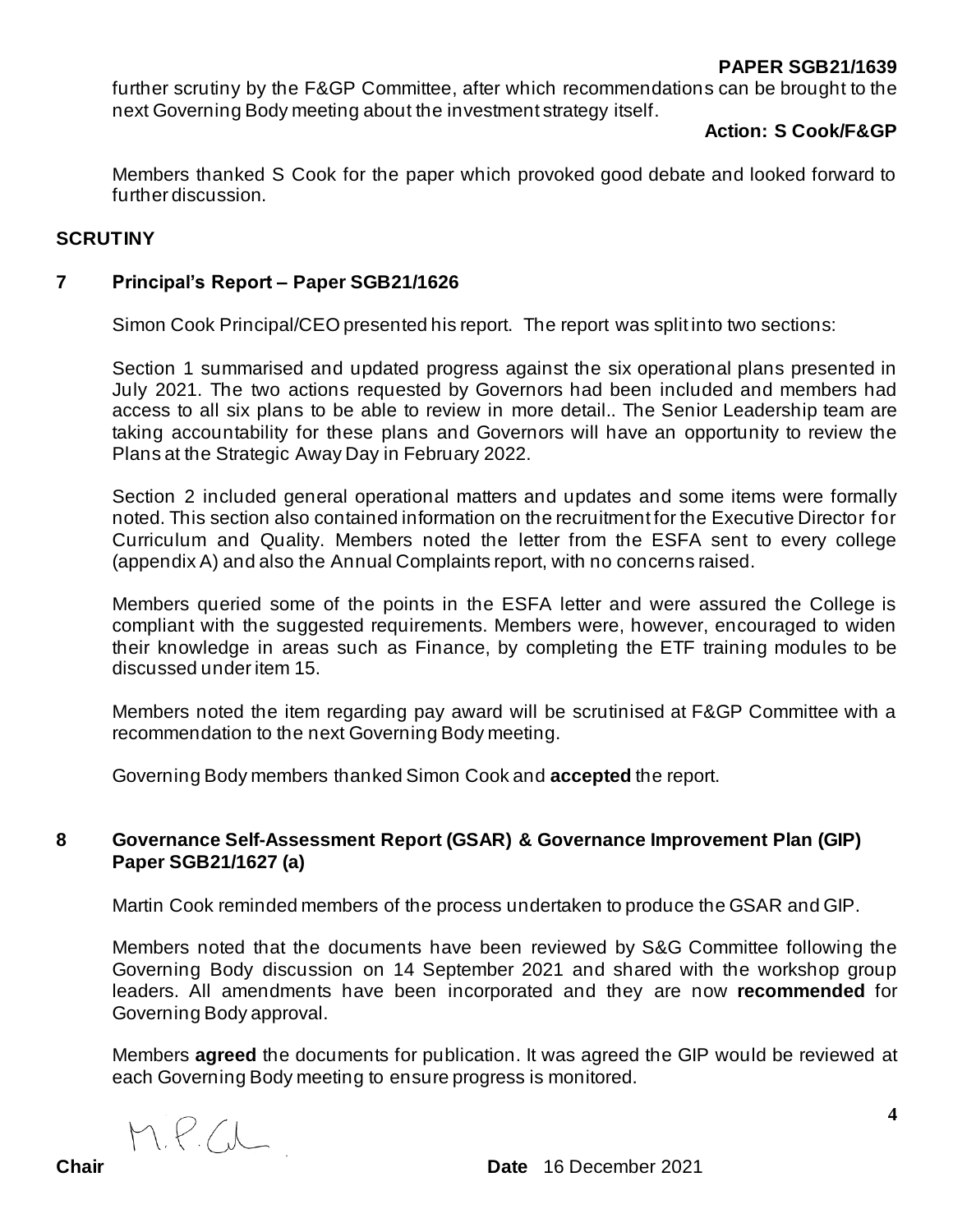# **9 Quality, Teaching and Learning Committee (QTL) - Paper SGB21/1628 (a)**

Michael Blanning introduced the notes from the QTL Committee calls on 14 September 2021 and 19 October 2021.

At the meeting on 19 October 2021 the Committee and other Governors reviewed the final achievement rates for 20/21, the key topics in College improvement identified prior to the Covid pandemic, and proposed targets / MLPs for 2021/22, as well as the enrolment data for 2021/22, supported by evidence from recent Governor Link visit reports to individual departments.

The key areas of college improvement were noted:

Narrowing differences in performance between departments. There is optimism that in Foundation Studies and ESOL, a more normal environment will see improved student attendance and learning. In Health & Social Care and Childcare, management actions have been taken to improve retention rates. In Construction, challenges will remain but staffing has recently been strengthened. Given this, the target for overall college achievement of 87% up from c.83% in 2020/21 was considered realistic.

English and maths pass rates: the College has moved from Functional Skills in favour of all students re-taking GCSEs and has aligned teachers with specific departments to improve communication with, and about, students.

Apprenticeship achievement is sharply improved on last year and this year the greater autonomy of the department is supporting the design and time-tabling of new Standards courses in close collaboration with employers.

Improving Student attendance was discussed at length. It was noted that this is a nation-wide issue in schools and colleges, is also a major focus for Ofsted, and still being complicated by Covid-related absences. Although an unchanged target of 90% for student attendance has merit, the College was invited to consider a lower, though still challenging, figure that has a chance of being reached.

Several Governors had been involved in the Self-assessment/Improvement Plan panels for departments and found it a very thorough informative and inspiring process.

Members **accepted** the notes.

#### **10 Minutes of the Finance & General Purposes Committee Meetings held on 23 September 2021 and confidential minutes - Paper SGB21/1629.**

Alison Currie introduced the minutes of the Finance & General Purposes Committee and highlighted key issues to the Board.

M.P.C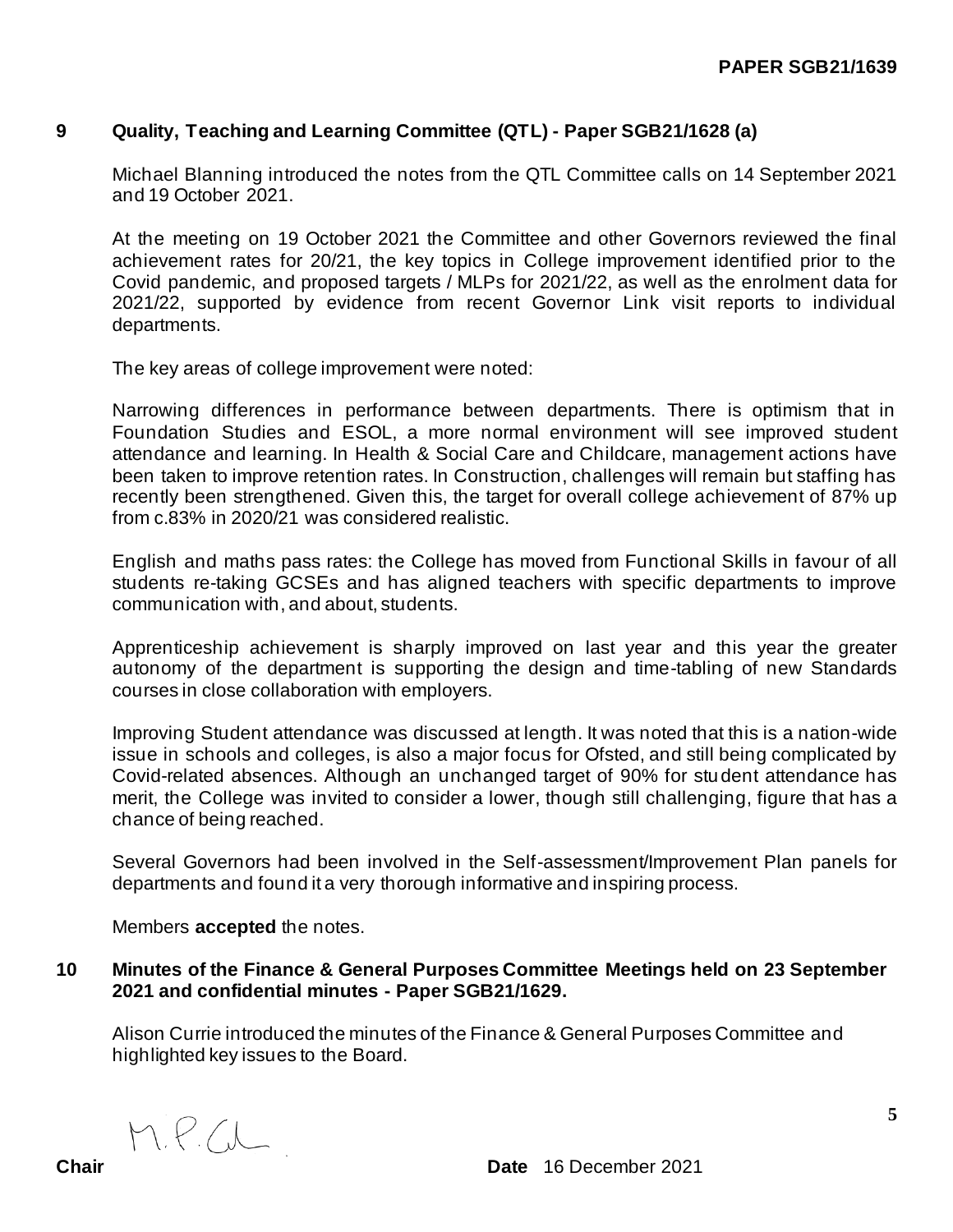## This item was minuted as confidential.

Governing Body members **accepted** the minutes.

# **11 Minutes of the Group Risk & Audit Committee Meeting held on 28 September 2021 and Confidential Minutes - Paper SGB21/1630**

Chris Reynolds introduced the minutes and highlighted the following points:

- Haines Watts started their contract as the new Internal Auditors.
- Previous Internal Auditors, Scrutton Bland, reported their final submission of their remaining audits:
	- Student recruitment retention & attendance Strong assurance.
	- HE Significant assurance.
	- Final Subcontracting report Significant assurance.
- The Committee was disappointed to note that the strategic risk register had not been updated. Discussion centred on risks identified at the last meeting. This will be updated and be a focus of the next Committee meeting.
- The Committee discussed the internal audit strategy with Haines Watts. It was agreed that the proposed strategy covered the key risks and members found it useful to have a three year plan, however, discussion concentrated on year one as it was accepted changes may occur. The College will discuss the level of resource with Haines Watts and report back to the Committee.
- A group of internal audits for this year were proposed. The College will amend this plan in discussion with Haines Watts and report back to the Committee.
- One of the proposed audits is risk management. Given the problems reported above, instructions for this audit will be given by the GR&A Chair/Governors.
- Haines Watts will be reviewing Risk Appetite and will be in contact with Governors separately with a questionnaire.
- The College presented a deep dive showing external intervention from Regulatory Agencies. The deep dive highlighted the risks and mitigations and the risks covers significant areas of College work.
- The Committee took a summary prepared by Lighthouse reporting on the College Health and Safety.
- The Committee accepted the Information Security Report with no concerns raised.
- The Committee approved the Health and Safety Policy recommended to the Governing Body under item 13. The H&S Link Governor gave assurance that this Policy is fit for purpose.

Governing Body members **accepted** the minutes.

M.P.C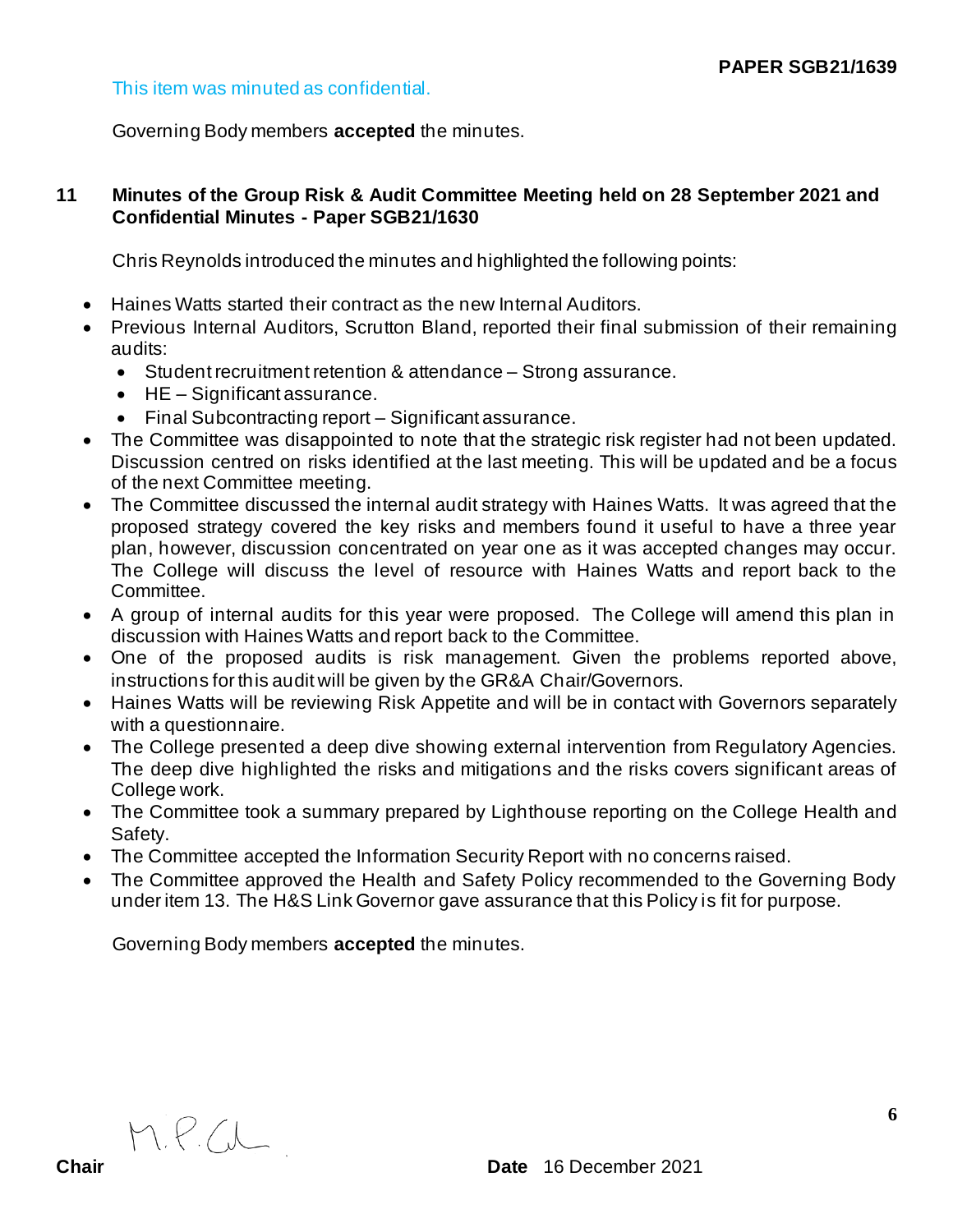### **12 Update from Chair of MidKent College Training Services Ltd (MKCTS**) **- Paper SGB21/1631**

Nick Baveystock introduced the update as the Chair of MKCTS Ltd. regarding the performance of MKCTS since the last meeting and provided an update on the Strategic Priorities of MKCTS for the Governing Body

This item was minuted as confidential due to the commercial sensitivity.

Governing Body members **accepted** the report.

### **13 Policies for approval – paper SGB21/1632 – 1635**

- **Relocation Policy –** this policy has been scrutinised and it recommended by the F&GP Committee. The new policy included potential to offer a relocation package and also temporary accommodation in the form of a partly furnished flat the College has available. Its purpose is to ensure that costs are controlled and there is a clear understanding of expectations for both parties. **– approved for publication.**
- **ICT Policy**  this policy has been scrutinised and it recommended by the F&GP Committee. The ICT Policy for 2020-21 is being resubmitted for 21-22 with no changes required **– approved for publication.**
- **Health & Safety -** this interim policy has been scrutinised and it recommended by the GR&A Committee and was recommended by the H&S Committee who have also scrutinised the content. It will require further update regarding changes in H&S workforce **– approved for publication.**
- **College Charter –** this Charter has been reviewed and updated by the Principal **approved for publication.**

**Action: Clerk**

# **14 Safeguarding Update – Paper SGB21/1636**

Jackie Watt presented the paper on behalf of Marie Woolston. Members noted the following key issues:

- Significant increase in Mental Health issues, a 213% increase in welfare comments relating to Mental Health.
- Systems for Safeguarding, update of current system that will improve reporting and monitoring of case loading.
- Current Safeguarding Policy requires updating to provide staff with a more in depth understanding of policy and procedure. This will be presented to the QTL Committee and then recommended to the Governing Body.
- Requirement for a bespoke Safeguarding system to ensure a more effective and robust way or reporting.

M.P.W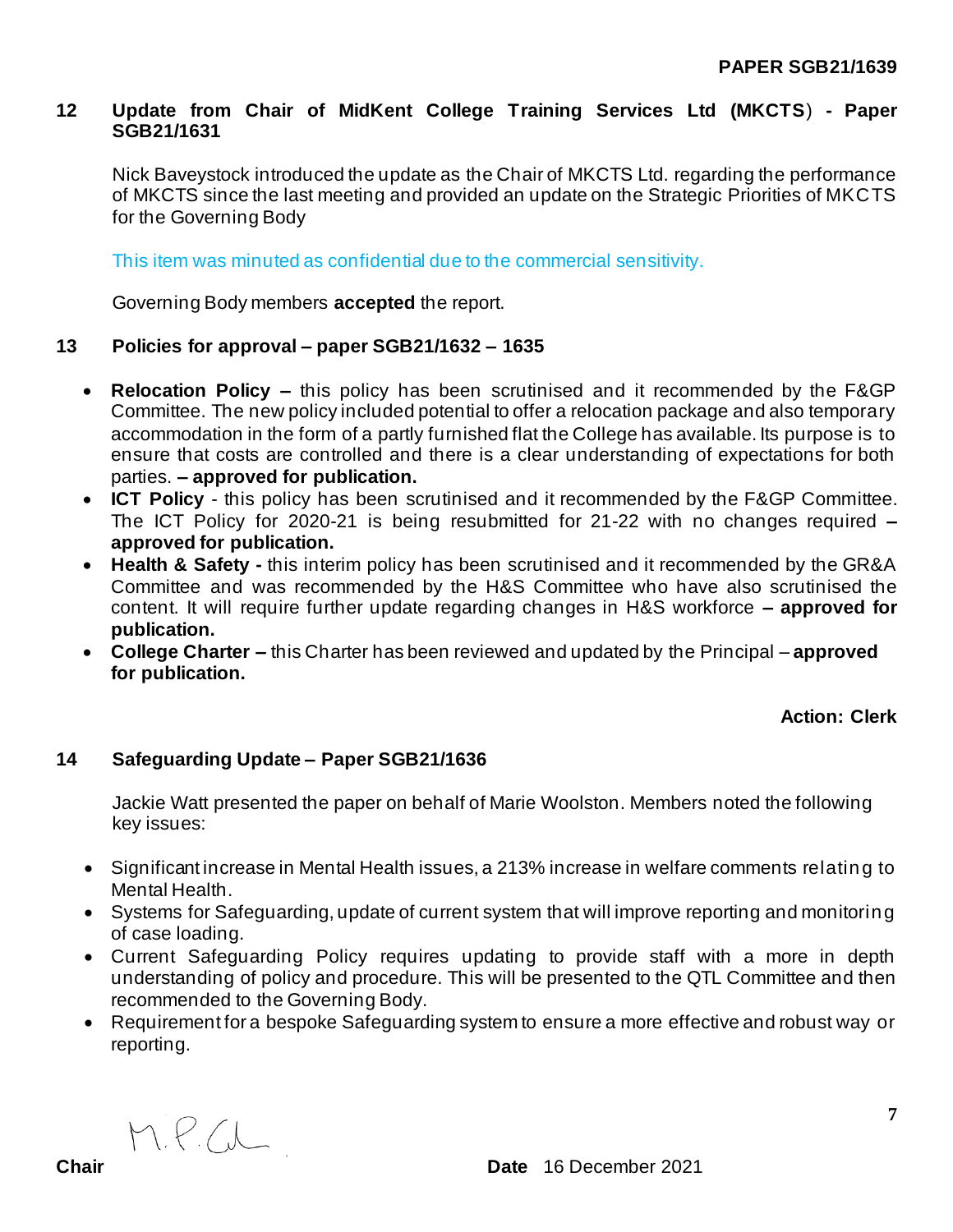## **PAPER SGB21/1639**

Members were assured that the Governing Body had received and read the Keeping Children Safe in Education (KSIE) and the Sexual Violence documentation.

Members challenge the number of safeguarding incidents and asked for more detail in future reports. They were assured that most of the incidents had occurred off site and those on campus were not unusual for the start of term.

### **Action: M Woolston**

It was suggested that the College explore partnering opportunities with local agencies and authorities.

## **Action: M Woolston**

Members **accepted** the report.

# **15 Minutes of the Search & Governance Committee meeting held on 14 October 2021 - Paper SGB21/1637.**

Angela Woodhouse introduced the minutes of the Search and Governance Committee (S&G) meeting held on 14 October 2021. The Committee considered:-

- The approach to the replacement of the Vice Chair was discussed and it was agreed that all Governors will be emailed so everyone has an opportunity to put a nomination forward if they wish too.
- The Committee considered the membership of the Governing Body and the recruitment of a local business representative. It was agreed that this should be actioned as well as information coming to the Board on the scope of the College's involvement with the business sector.
- The appointment of link members was reviewed and the Clerk will be in touch regarding the changes.
- The Governance Self-Assessment Report and Governance Improvement Plan were scrutinised and amended. The documents are recommended for approval under item 8.
- Committee membership was discussed and individuals will be spoken to regarding changes.
- The change to the Governor Development programme was reviewed and the Committee recommend to include four bespoke training sessions run as 45 minute sessions per year in between Governing Body meetings. Members **agreed** this approach. Invitations to the sessions will be sent to members when dates are confirmed.
- It was agreed that the first year informal meetings with Chair, identified in the Job Description for Governors, were no longer required due to his regular 1:1s with all Governors.
- The Governor Job Description was reviewed and amended and is **recommended** for approval.
- Remuneration of Chair was progressing with an application made to Charity Commission. We are now awaiting their response.
- The Chair's Job Description had been reviewed as part of the Charity Commission application and may come to a future GB for approval.
- The specific Risk for Governance on the Risk Register, was reviewed with no amendments required.

M.P.C